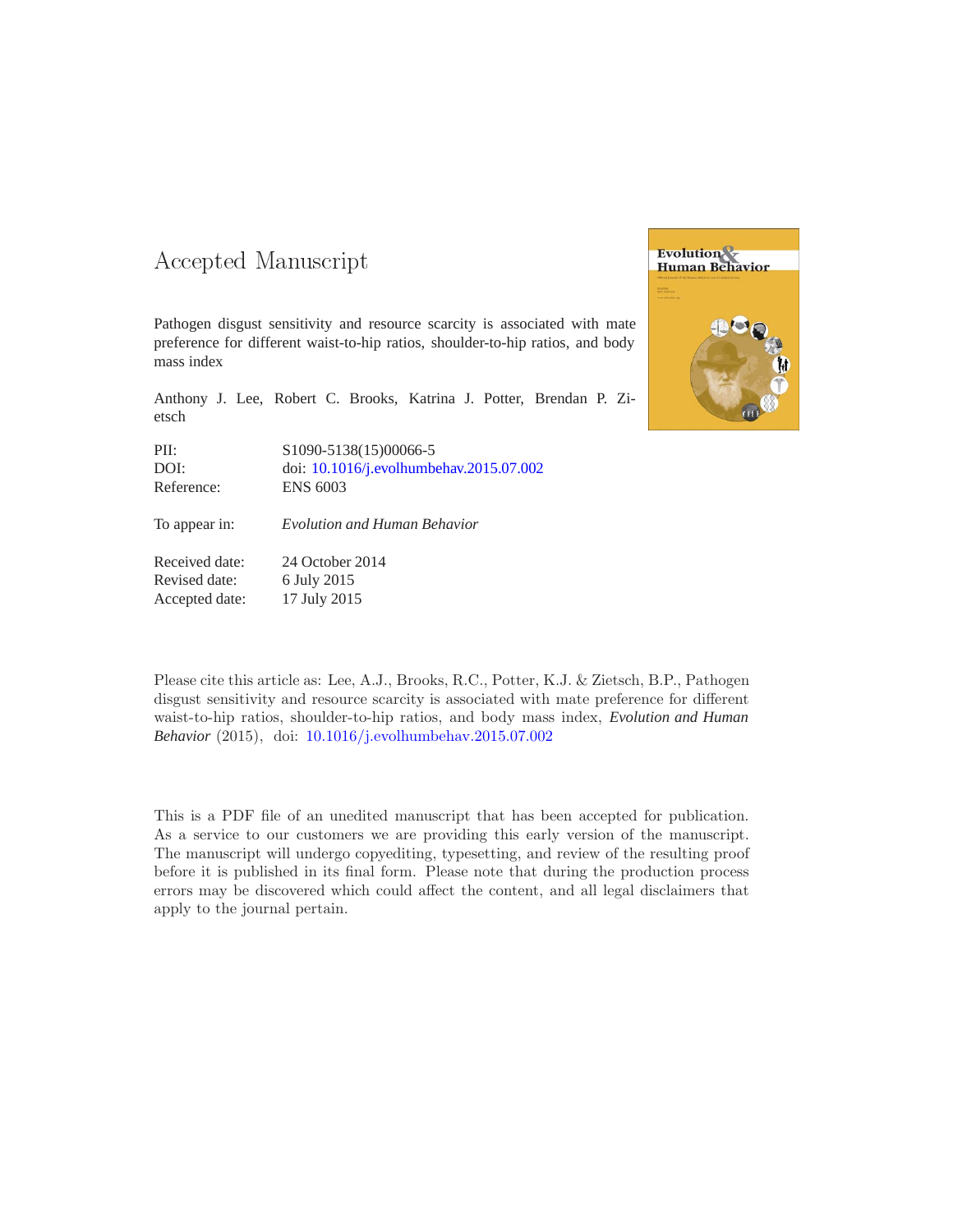## **ACCEPTED MANUSCRIPT**

**Pathogen disgust sensitivity and resource scarcity is associated with mate preference for** 

**different waist-to-hip ratios, shoulder-to-hip ratios, and body mass index.** 

Anthony J. Lee<sup>1</sup>, Robert C. Brooks<sup>2</sup>, Katrina J. Potter<sup>1</sup>, and Brendan P. Zietsch<sup>1,3</sup>

Author affiliations:

<sup>1</sup> School of Psychology, University of Queensland, St. Lucia 4072, Brisbane, Queensland, Australia

<sup>1</sup>, Robert C. Brooks<sup>2</sup>, Katrina J. Potter<sup>1</sup>, and Brendan P. Zietsch<sup>1,3</sup><br>
ons:<br>
chology, University of Queensland, St. Lucia 4072, Brisbane, Que<br>
and Ecology Research Centre, University of New South Wales, 205<br>
ustralia  $2^{2}$  Evoltionary and Ecology Research Centre, University of New South Wales, 2052, Sydney, New South Wales, Australia

<sup>3</sup> Genetic Epidemiology Laboratory, QIMR Berghofer Medical Research Institute, Herston 4006, Brisbane, Queensland, Australia.

Corresponding Author:

Anthony J. Lee: anthony.lee@uqconnect.edu.au

Word count: 9,070 words.

Keywords: environmental cues; body image; beauty; attractiveness; individual differences; masculinity/femininity; health; facultative calibration